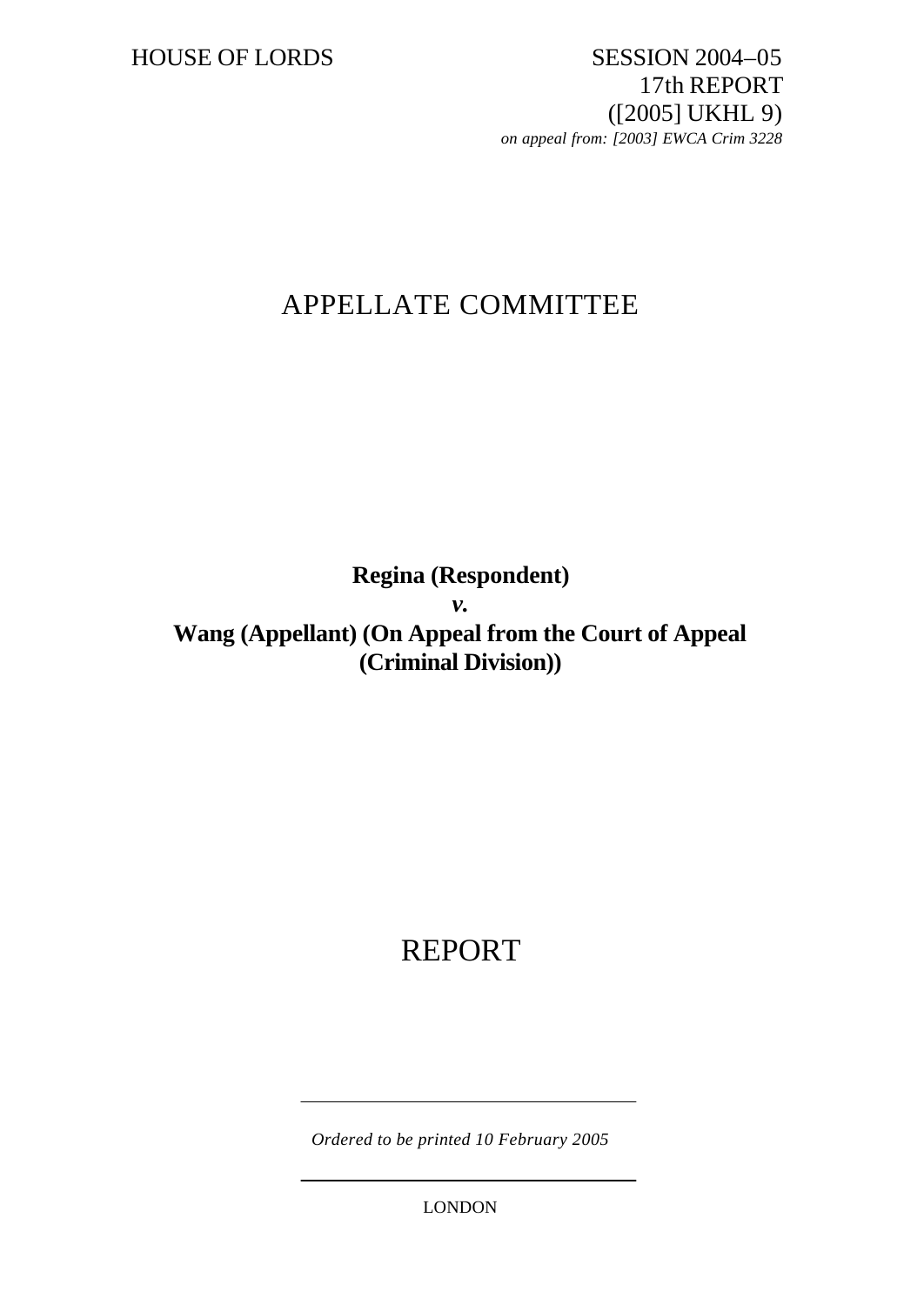(HL Paper 42)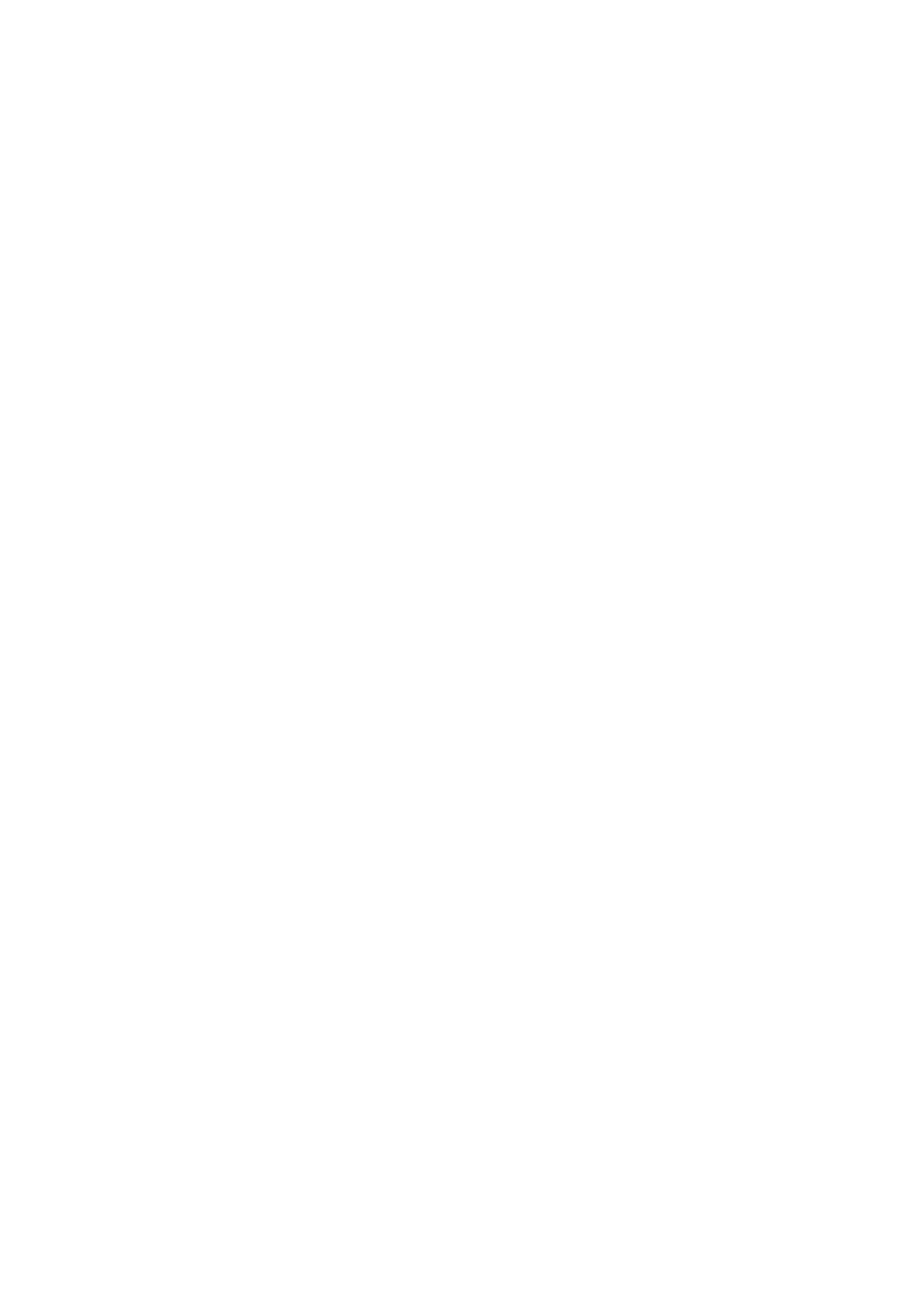# **17th REPORT**

from the Appellate Committee

## 10 FEBRUARY 2005

# **Regina (Respondent)** *v.* **Wang (Appellant) (On Appeal from the Court of Appeal (Criminal Division))**

### ORDERED TO REPORT

The Committee (Lord Bingham of Cornhill, Lord Steyn, Lord Rodger of Earlsferry, Lord Walker of Gestingthorpe and Lord Carswell) have met and considered the cause *Regina v. Wang (Appellant) (On Appeal from the Court of Appeal (Criminal Division))*. We have heard counsel on behalf of the appellant and respondent.

1. This is the considered opinion of the Committee.

2. The question of law of general public importance certified by the Court of Appeal to be involved in its decision in this case is:

> "In what circumstances, if any, is a judge entitled to direct a jury to return a verdict of guilty?"

For the appellant it is contended that the judge may never do so in any circumstances. The Crown contests that view, while acknowledging that the circumstances in which such a direction may be given are rare and exceptional. Such circumstances, it is said, exist where the burden of raising a defence rests on the defendant, and he has failed to discharge the burden upon him; or when the facts are agreed at trial, there is nothing calling for adjudication and there is no basis on which the defendant can properly avoid conviction on the uncontested facts.

3. Behind this clear but narrow issue dividing the parties lies an area of common ground which it may be helpful to identify, to obviate any possibility of misunderstanding. It is common ground that if a judge is satisfied that there is no evidence which could justify the jury in convicting the defendant and that it would be perverse for them to do so, it is the judge's duty to direct them to acquit (*Director of Public Prosecutions v Stonehouse* [1978] AC 55 at 70, 79-80 and 94; Devlin, Hamlyn Lectures, "*Trial by Jury*", 1956, p 78). It is agreed that a judge should withdraw a defence from the consideration of the jury if there is no evidence whatever to support it, and he need not direct the jury on an issue not raised by any evidence. The appellant accepts that in a case where, on applying the law as expounded by the judge to facts which have been agreed or not disputed at trial, the only reasonable course is to convict, the judge may comment in stronger terms than would otherwise be permissible. But even in such a case the appellant submits that the judge may not direct the jury to convict; the Crown submits that he may in the limited circumstances identified above.

## *The facts*

4. The appellant was waiting for a train at Clacton-on-Sea railway station on 27 February 2002 when his bag was stolen. A search was made and the bag found in the possession of a thief who tried to deter the appellant from calling the police by suggesting that the bag contained items the appellant should not be carrying. From the bag the appellant produced a curved martial arts sword, in its sheath. The police were called and on a further search of the bag a small Ghurkha style knife was found. In due course the appellant was indicted on two counts of having an article with a blade or point in a public place, contrary to section 139(1) of the Criminal Justice Act 1988, one count relating to the sword, the other to the knife.

5. The appellant was tried in the Crown Court at Chelmsford before Judge Pearson and a jury. There was no issue about the appellant's possession of the two articles on the day in question. But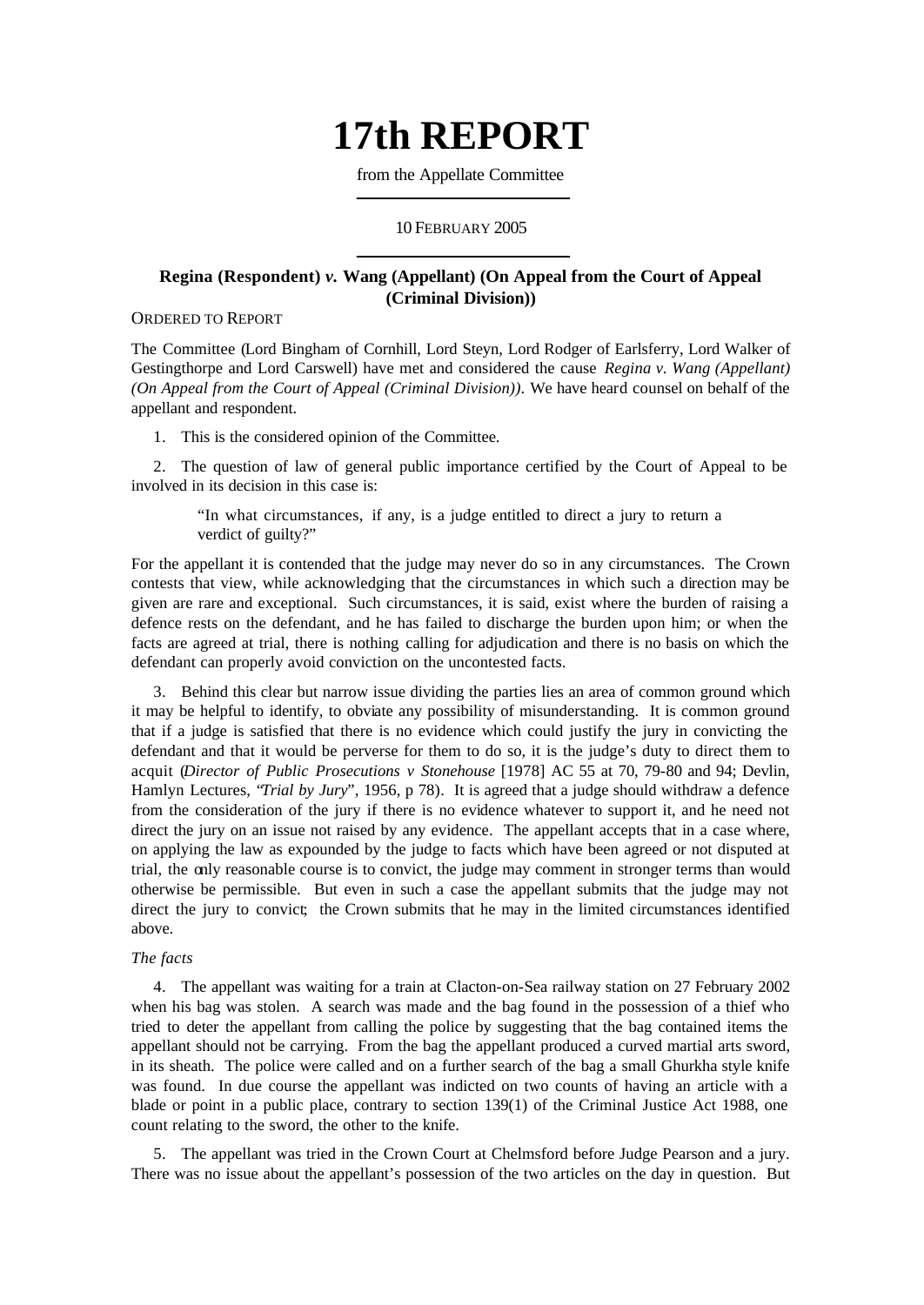he testified that he was a Buddhist and that he practised Shaolin, a traditional martial art. Those who practised Shaolin were Buddhists and were called Shaolin followers. To learn Shaolin, one was instructed how to behave and keep the spirit. It was necessary to have a good personality. Shaolin followers learned to help society and protect people, to which end they relied on Buddhist teaching, especially love without denominations or limitations. The sword was one of eighteen weapons in which a Shaolin follower must become expert, and the knife was a "willow leaf knife" the use of which depended on high skill. One who excelled would become the teacher of all followers in the future. To practise Shaolin was not to worship Buddha but to keep the spirit of the people. On the day in question he had been on his way to see his solicitor. He had taken the sword and knife with him because he did not like to leave them in the place where he was staying in Clacton, and he liked to stop at remote and uninhabited places to practise Shaolin.

6. At the conclusion of the defence case, and before speeches, the judge sent the jury out and said to counsel that he could see no defence to these two counts. Mr Shaw, for the appellant, made plain his reliance on section 139(4) and (5)(b) of the 1988 Act, which provide:

"(4) It shall be a defence for a person charged with an offence under this section to prove that he had good reason . . . for having the article with him in a public place.

(5) Without prejudice to the generality of subsection (4) above, it shall be a defence for a person charged with an offence under this section to prove that he had the article with him –

- (b) for religious reasons;
- . . ."

Mr Shaw submitted that the appellant had advanced a lawful defence, which should be left to the jury. Miss Davey, prosecuting, referred to "some hesitancy where one is, effectively, withdrawing a defence from the jury", but acquiesced in the judge's view that the jury should not, properly directed, find there was "any conceivable reasonable excuse". The jury were then recalled, the judge told them that he would direct them to return guilty verdicts on both counts and he explained his reasons for doing so. He concluded:

> "As a matter of law, however, the offences themselves are proved and, under those circumstances, I direct that you return guilty verdicts on each of the two counts on this indictment."

The following colloquy then took place:

"The clerk of the court: Madam, will you, please, answer 'guilty' to both of my questions? Members of the jury, you are agreed upon your verdicts. On his Honour's direction, do you find the defendant Cheong Wang guilty on count 1 of charging him with having an article with a blade or point?

The foreman of the jury: Guilty.

The clerk of the court: On count 2, do you find the defendant guilty of having an article with a blade or point?

The foreman of the jury: Guilty.

The clerk of the court: Those are the verdicts of you all?

The foreman of the jury: Yes."

The appellant was conditionally discharged for twelve months and forfeiture orders were made.

7. The appellant appealed to the Court of Appeal (Laws LJ, Curtis J and the Recorder of Cardiff), which accepted a distinction between (a) cases in which it "is said that on the evidence an issue as respects which the burden of proof lies on the prosecution could only rationally be decided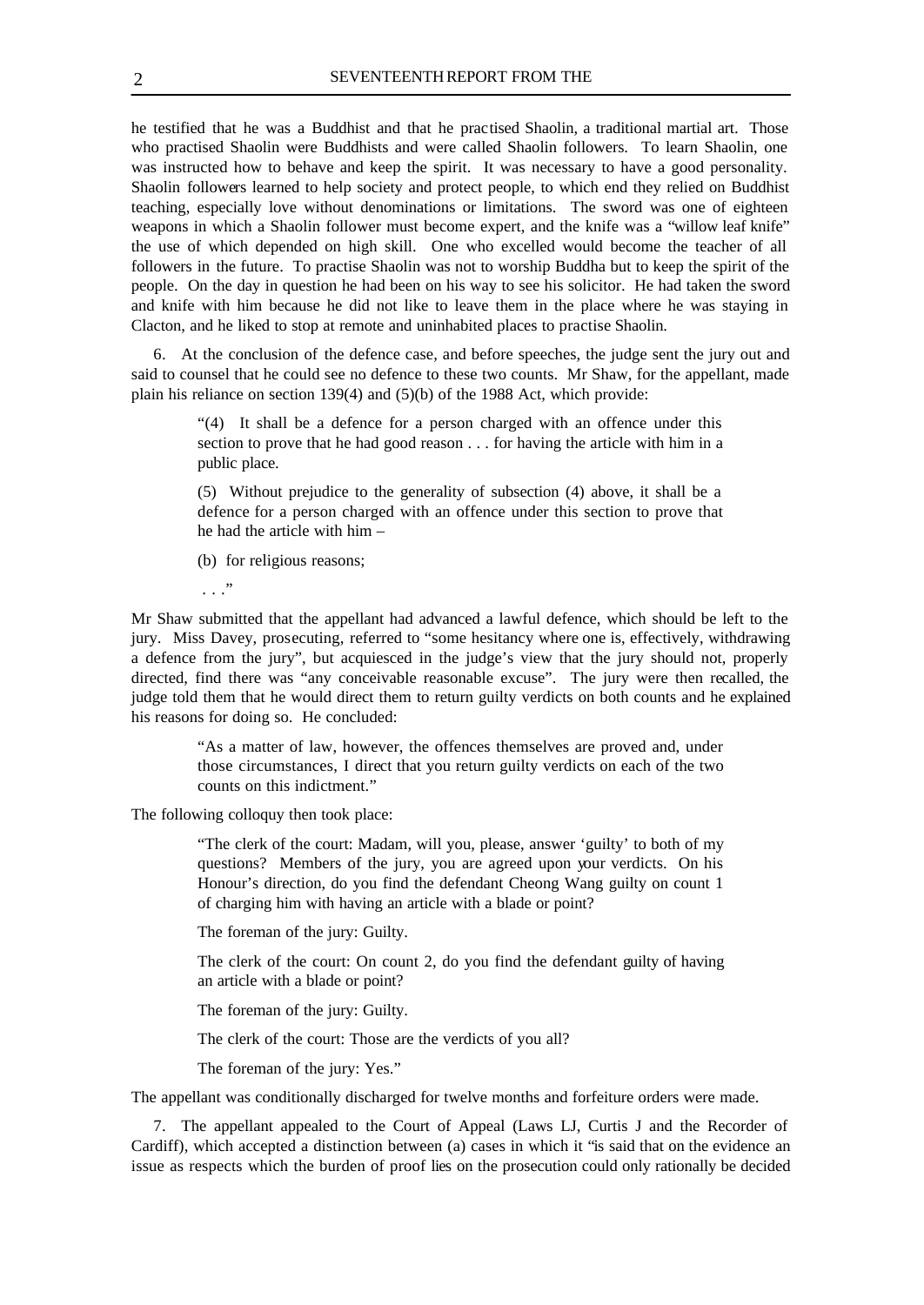against the defendant" and (b) cases in which it is said that the defendant had failed to discharge an evidential burden lying on him: [2003] EWCA Crim 3228, para 8. Reference was made to *R v Bown* [2003] EWCA Crim 1989, [2004] 1 Cr App R 151, as an example of a recent case in the second class, in which the Court of Appeal had upheld a direction to convict. In rejecting the appellant's appeal the Court of Appeal said:

"12. After careful consideration we have come to the conclusion that on this material the judge was justified in directing the jury to convict. The appellant's evidence was not capable of discharging the burden, which lay on him, of showing that he had the weapons with him for good reason (s.139(4), or for religious reasons (s.139(5)(b)). It is very far from clear that he had any settled intention to practise with them on the day in question; even if he did, there was on his own evidence no religious requirement that he do so, and in any event that was plainly not the predominant or only reason for his possessing them that day; the fact that 'there was no one at home to look after [them]' cannot, in our judgment, be a good reason for taking these weapons into public places. To borrow the words of Keene LJ in *Bown:* '[t]here was simply insufficient evidence to establish the defence to the degree of particularity which was requisite.'

13. The facts here are unusual. Nothing we have said is intended to encourage trial judges to direct convictions, even where the material issue is one on which the defendant carries the burden, unless it is plain beyond sensible argument that the material before the jury could not in law suffice to discharge the burden."

### *The law*

8. Although a considerable volume of historic al material was placed before the House on the hearing of this appeal, Mr David Perry, for the Crown, invited us to focus our attention on the criminal jury in its modern setting. This is an invitation we accept. The conduct of criminal trials has been profoundly changed by according the defendant the right to testify, by establishing a criminal appellate court and by extending access to free legal representation. Little help is therefore gained from pre-twentieth century authority. But over the last century or so the conduct of a trial on indictment has been much as it is today. Thus the trial is by judge and jury working together, although, as judges routinely explain, their functions are different. The judge directs, or instructs, the jury on the law relevant to the counts in the indictment, and makes clear that the jury must accept and follow his legal rulings. But he also directs the jury that the decision of all factual questions, including the application of the law as expounded to the facts as they find them to be, is a matter for them alone. And he makes plain that, whatever views he may express or be thought to express, it is for them and not for him to decide whether, on each count in the indictment, the defendant is guilty or not guilty. It is, as Sir Patrick Devlin pointed out in his celebrated Hamlyn Lectures on *Trial by Jury* (1956), Appendix II, p 194, a very unusual relationship:

> "There is a fundamental difference between juries and other fact-finding bodies. The function of all other fact-finding bodies is to find the facts so that the judge can apply the law to them. This form of process enables the judge to reject as a matter of law a finding of fact that he considers to be unreasonable. If, for example, the primary facts proved permit as the only reasonable inference a judgment that the accused is driving a motor-car dangerously, the High Court would direct a bench of magistrates to convict. So where statute creates one jurisdiction for finding the facts and another for the law, as under the Income Tax Acts, the court will set aside a finding apparently based on a view of the facts that could not reasonably be entertained; it will proceed on the assumption that the error was due to a misconception of the law.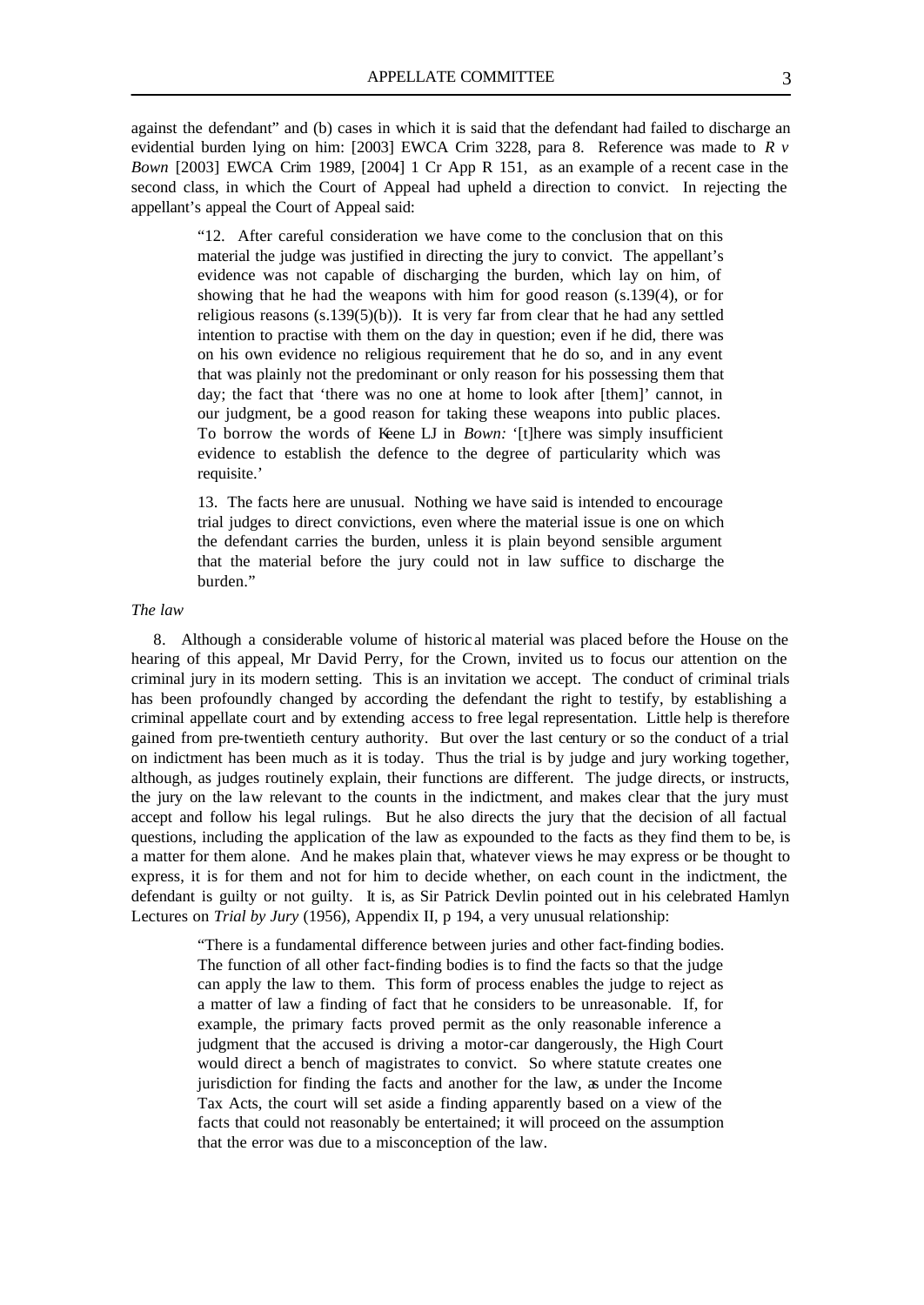In trial by jury the process is the other way about. The jury does not tell the judge the facts so that he can apply the law to them; the judge tells the jury the law so that they can apply it to the facts. The responsibility for its correct application is laid upon the jury and not upon the judge. If a judge wants to apply the law himself, the only way he can do it is by asking for a special verdict."

9. *Woolmington v Director of Public Prosecutions* [1935] AC 462 is of course remembered above all for the affirmation by Viscount Sankey LC of the onus lying on the prosecution to prove the defendant's guilt where issues of accident or provocation arise. But in reaching that conclusion he held, at p 480, in terms with which the other members of the House agreed:

"If at any period of a trial it was permissible for the judge to rule that the prosecution had established its case and that the onus was shifted on the prisoner to prove that he was not guilty and that unless he discharged that onus the prosecution was entitled to succeed, it would be enabling the judge in such a case to say that the jury must in law find the prisoner guilty and so make the judge decide the case and not the jury, which is not the common law."

Lord Oaksey, giving the judgment of the Privy Council in *Joshua v The Queen* [1955] AC 121, 129- 130, spoke to similar effect:

"On the second question their Lordships are of opinion that it was for the judge to direct the jury as to the elements of the crime of effecting a public mischief (assuming that such a crime exists) and to direct them on the facts if he thought that there was evidence to go to the jury, and it was for the jury to find whether the appellant was guilty upon those facts. It was a misdirection to tell the jury as a matter of law that they must convict the appellant if they found that he had spoken the words alleged. To do so was, in their Lordships' opinion, to usurp the function of the jury . . . It is a general principle of British law that on a trial by jury it is for the judge to direct the jury on the law and in so far as he thinks necessary on the facts, but the jury, whilst they must take the law from the judge, are the sole judges on the facts ..."

10. The House had occasion to consider this topic in more detail in *Chandler v Director of Public Prosecutions* [1964] AC 763, which arose from a prosecution under the Official Secrets Act 1911 in which the trial judge had refused to allow cross-examination and evidence concerning the appellants' beliefs. The Attorney General submitted (p 783) that since the appellants' purpose had been to immobilise an airfield, which was a prohibited place, the judge should direct the jury to return a verdict of guilty and that any other verdict would be perverse. No member of the House acceded to that submission. Lord Reid (p 792) and Viscount Radcliffe (p 796) favoured a direction that if the jury were satisfied that the elements of the offence had been established, then they should convict. Lord Devlin was more expansive (pp 803-804):

"It is said that the jury could return only one answer to the question in this case. I must confess that I find it difficult to see how a sensible jury could have acquitted. . . .

But I do not reach such a conclusion as a matter of law and I cannot accept that the judge is entitled to direct the jury how to answer a question of fact, however obvious he may believe the answer to be and although he may be satisfied that any other answer would be perverse. The Attorney-General submitted that, while it is a question of fact for the jury whether the entry was for a purpose prejudicial, once it was proved that the purpose was to interfere with a prohibited place and to prevent its operating, then a judge should be entitled to direct a jury to return a verdict of guilty. With great respect I think that to be an unconstitutional doctrine. It is the conscience of the jury and not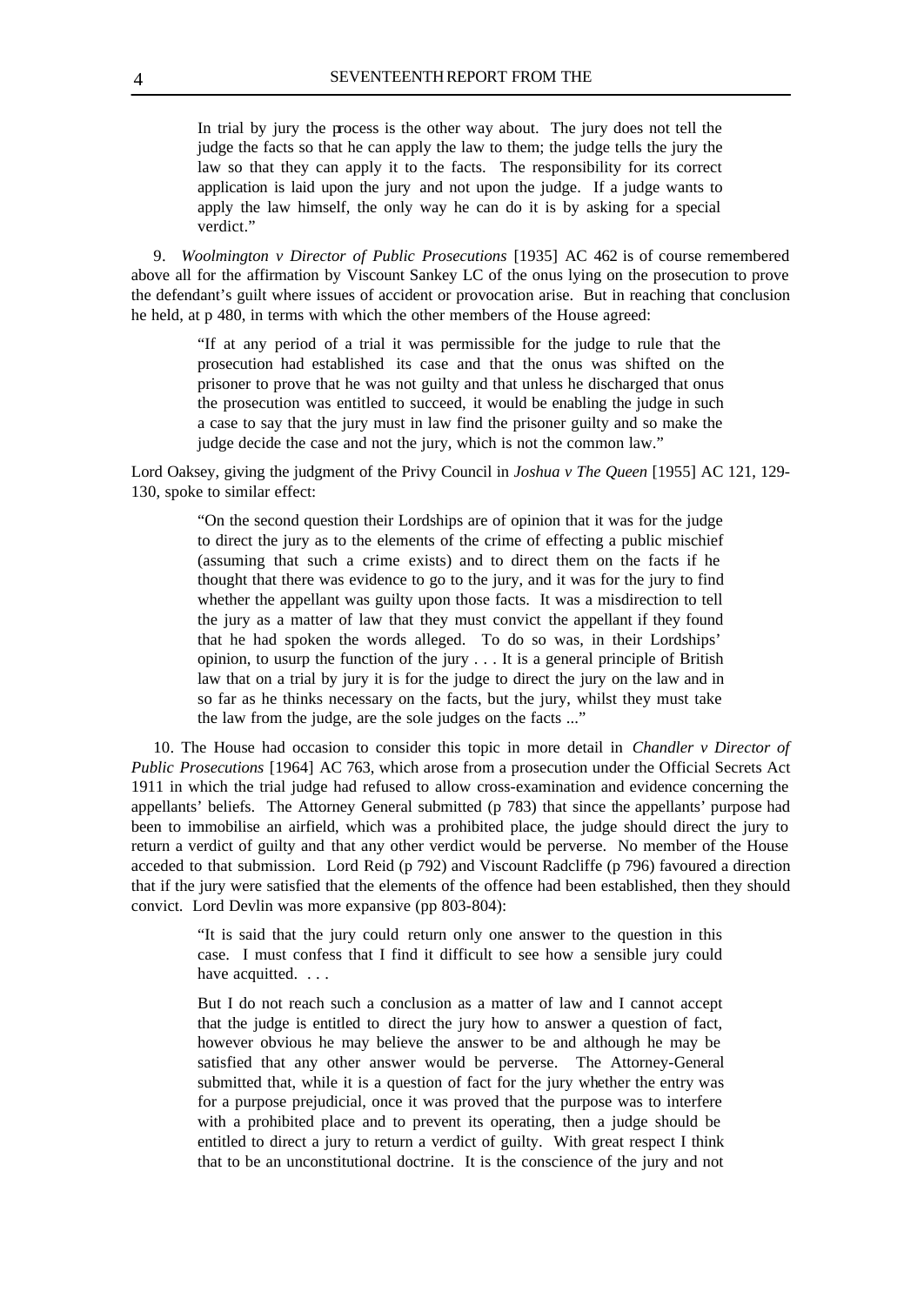the power of the judge that provides the constitutional safeguard against perverse acquittal ....

A judge may, of course, give his opinion to the jury on a question of fact and express it as strongly as the circumstances permit, so long as he gives it as advice and not as direction. The trial judge indicated a fairly strong opinion in the present case, particularly at the end of his summing-up, when he hinted to the jury that there was only one verdict that they could in conscience return. But this was not improper, for even in relation to the limited facts which he left for their consideration, he told them clearly several times that the question was for them to answer ...."

11. The most extended treatment of this topic by the House is found in *Director of Public Prosecutions v Stonehouse* [1978] AC 55, in which the appellant challenged his conviction on five counts of attempted obtaining by deception on the ground, among others, of judicial misdirection. The direction complained of was to the effect that (pp 72, 79, 87):

"There is an attempt by the accused within the legal meaning of that word 'attempt' if you are satisfied that the matters I have stated to you are proved."

A minority of the House upheld that direction. Lord Diplock (p 70) equated the judge's power to direct a conviction with his power to direct an acquittal, regarding the contrary view as cynical and inconsistent with the proviso in section 2(1) of the Criminal Appeal Act 1968 as it then stood. But it would be very rare for such a direction to be permissible where the issue was one of proximity when an attempt was charged. Viscount Dilhorne also held (pp 72-74) that the judge had not erred. He acknowledged that the effect of the direction, if the jury found the facts proved, was not that those facts could constitute an attempt, but that they would. The direction was proper because, if those facts were found to be proved, there was no room for more than one conclusion and any other conclusion would be perverse. But such a direction would only be permissible in exceptional cases.

12. The majority of the House took a different view. Lord Salmon, having quoted the direction complained of, continued (pp 79-80):

"The criticism of that passage was that the judge should have explained to the jury the legal meaning of an attempt and directed them that if they were satisfied beyond a reasonable doubt that the facts proved established the attempt charged, then they should find the accused guilty, otherwise they should acquit him. I agree with that criticism. So did counsel for the Crown who conceded that there had been the technical misdirection of which counsel for the appellant had complained.

The learned judge conducted this trial lasting 70 days with outstanding ability and patience. The direction complained of came towards the end of a most fair, accurate and lucid summing up. It concerned a matter which was as plain as a pikestaff. No reasonable jury could have failed to find that the facts proved clearly established the attempt charged and convicted the appellant accordingly. It has never been suggested that when the appellant faked his death, he may not even have been giving his wife a thought and did what he did do solely to escape from being arrested and charged with the 13 other counts to which he had no defence and of which he was convicted.

Anyone in the judge's position might easily have made the slip which he did of not leaving the jury to decide whether the facts proved amounted to the attempt charged. However obvious it may be that they did and that the accused was guilty, technically, the judge should still have left it to the jury to decide whether or not the evidence established the attempt charged and to have found him guilty or not guilty accordingly. The technical slip on the part of the judge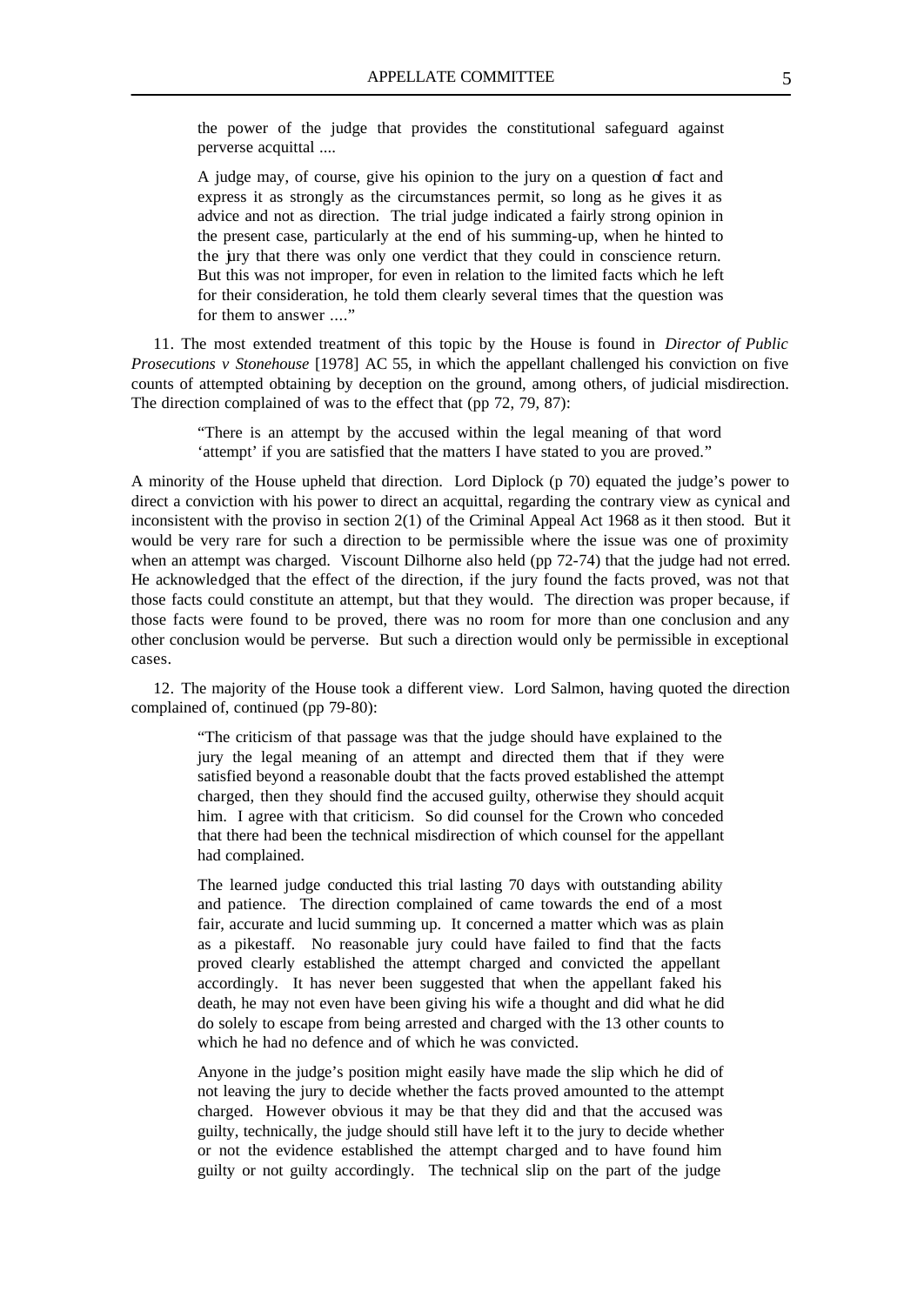certainly made no difference to the result of the trial. There is no possibility that any reasonable jury could have had the slightest doubt that the facts proved did establish the attempt charged and accordingly would certainly have brought in a verdict of guilty. I am completely satisfied that no miscarriage of justice could have resulted from what technically was a misdirection and that therefore the proviso to section 2(1) of the Criminal Appeal Act 1968 should be applied.

With the greatest respect to my noble and learned friends, Lord Diplock and Viscount Dilhorne and the Court of Appeal, I am afraid that I cannot agree with their views on this aspect of the case. Whilst there is no doubt that if a judge is satisfied that there is no evidence before the jury which could justify them in convicting the accused and that it would be perverse for them to do so, it is the judge's duty to direct them to acquit.

This rule, which has long been established, is to protect the accused against being wrongly convicted. But there is no converse rule – although there may be some who think that there should be. If the judge is satisfied that, on the evidence, the jury would not be justified in acquitting the accused and indeed that it would be perverse of them to do so, he has no power to pre-empt the jury's verdict by directing them to convict. The jury alone have the right to decide that the accused is guilty. In any appropriate case (and this was certainly such a case) the judge may sum up in such a way as to make it plain that he considers that the accused is guilty and should be convicted. I doubt however whether the most effective way of doing so would be for the judge to tell the jury that it would be perverse for them to acquit. Such a course might well be counter-productive."

Lord Edmund-Davies was of the same mind (pp 87-88):

"Eveleigh J approached this part of his very onerous task as if he were interpreting a statute containing the word 'attempt' and regarded himself as entitled to direct the jury that, as a matter of pure law, the acts itemised (if proved) *did* constitute the 'actus reus'. But just as it was for the jury and not the judge to decide whether the necessary mens rea had been established, so also it was for them to decide whether the proved acts of the accused were such as to constitute an attempt to commit the full offence of obtaining by deception . . .".

### Lord Edmund-Davies considered

"the erroneous direction in the instant case [to be] but one example of a prevalent (though fortunately not universal) tendency in our courts in these days to withdraw from the jury issues which are solely theirs to determine."

Lord Keith of Kinkel was the third member of the majority and said (p 94):

"In the second place it was argued that the trial judge misdirected the jury in respect that he failed to leave it to them to decide whether in their view the appellant's acts were sufficiently proximate to constitute an attempt or were merely preparatory. The learned trial judge did indeed direct the jury that if they were satisfied that the appellant falsely staged his death by drowning, dishonestly intending that a claim should be made and the policy moneys obtained in due course, then in law there had been an attempt to commit the offence. I am of opinion that it should properly have been left to the jury to say whether what the appellant did amounted to an attempt, and indeed this was accepted by Mr Tudor Price for the [Crown]. It is the function of the presiding judge at a trial to direct the jury upon the relevant rules of law. This includes the duty, if the judge takes the view that the evidence led, if accepted,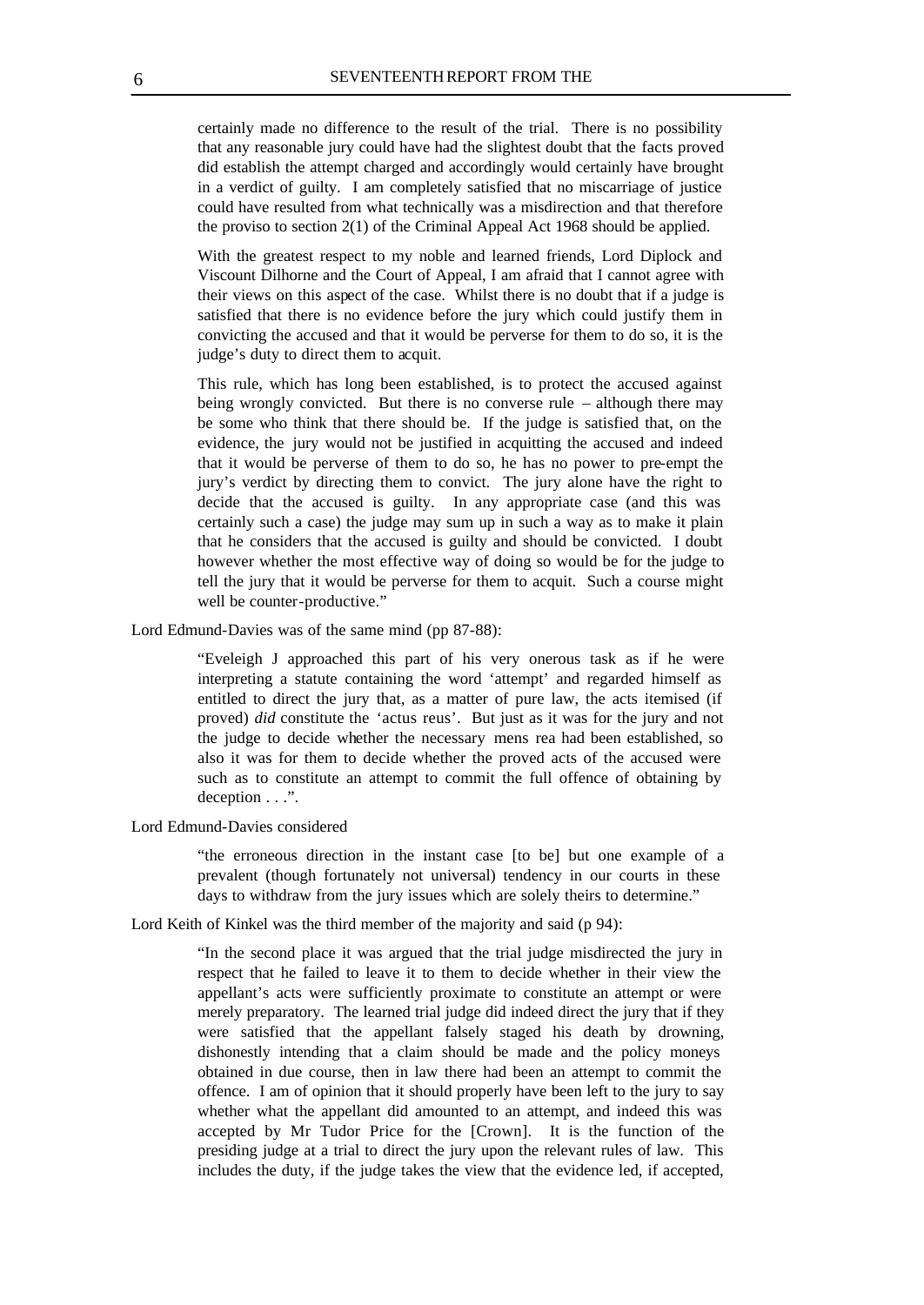cannot in law amount to proof of the crime charged, of directing the jury that they must acquit. It is the function of the jury, on the other hand, not only to find the facts and to draw inferences from the facts, but in modern practice also to apply the law, as they are directed upon it, to the facts as they find them to be. I regard this division of function as being of fundamental importance, and I should regret very much any tendency on the part of presiding judges to direct juries that, if they find certain facts to have been established, they must necessarily convict. A lawyer may think that the result of applying the law correctly to a certain factual situation is perfectly clear, but nevertheless the evidence may give rise to nuances which he has not observed, but which are apparent to the collective mind of a lay jury. It may be suggested that a direction to convict would only be given in exceptional circumstances, but that involves the existence of a discretion to decide whether such circumstances exist, and with it the possibility that the discretion may be wrongly exercised. Thus the field for appeals against conviction would be widened. The wiser and sounder course, in my opinion, is to adhere to the principle that, in every case where a jury may be entitled to convict, the application of the law to the facts is a matter for the jury and not for the judge. I see no reason to doubt that the good sense and responsible outlook of juries will enable them to perform this task successfully."

13. Certain important points must be made on the majority opinions in *Stonehouse.* First, they are plainly authority for what they decide, binding on lower courts and on the House itself unless and until departed from. Secondly, while they are consistent with previous authority in the House and the Privy Council, and with some previous Court of Criminal Appeal and Court of Appeal authority such as *R v John West* (1910) 4 Cr App R 179; *R v Beeby* (1911) 6 Cr App R 138; *R v Hendrick* (1921) 15 Cr App R 149; *R v Waters* (1963) 47 Cr App R 149; *R v Cook* (1963) 48 Cr App R 98; *R v Guttridge* [1973] RTR 135 and *R v Vickers* [1975] 1 WLR 811, they are not easily reconcilable with such earlier decisions as *R v Larkin* [1943] KB 174 and (1942) 29 Cr App R 18; *R v Eastwood* [1961] Crim LR 414; *R v Draper* [1962] Crim LR 107; *R v Comerford* [1965] 1 WLR 1059 and (1964) 49 Cr App R 77; *R v Kelly* [1970] 1 WLR 1050; *R v Ferguson* (1970) 54 Cr App R 415; *R v Pico* [1971] Crim LR 599 and *R v Morris* [1972] 1 WLR 228. To the extent that these last cases are irreconcilable with the majority opinions in *Stonehouse* they are no longer to be regarded as authoritative. Thirdly, the majority opinions give no support to the distinction drawn by the Court of Appeal in the present case between cases in which a burden lies on the defence and those in which the burden lies solely on the Crown. That distinction is indeed inconsistent with the rationale of the majority opinions, which is that no matter how inescapable a judge may consider a conclusion to be, in the sense that any other conclusion would be perverse, it remains his duty to leave the decision to the jury and not to dictate (to use the language of *R v Hendrick,* above, p 155) what that verdict should be. Fourthly, the majority opinions reject the argument of Lord Diplock based on the proviso to section 2(1) of the 1968 Act as enacted, before amendment by the Criminal Appeal Act 1995. In his essay "The Judge and the Jury" (*The Judge*, 1981, 117 at 142), Lord Devlin convincingly explained why application of the proviso is not inconsistent with denial of a power or duty to direct conviction:

"Looked at in this way, it does not at all follow that the propriety of a summingup is to be tested in the same way as the application of the proviso. The latter, as I have said, necessarily involves some invasion of the jury's province. When the necessity is lacking, there can be no justification for the invasion. If a point depends upon the decision of a particular tribunal and the tribunal is still open, it must be better, however obvious the answer is thought to be, to get the tribunal itself to give it. It is only when the tribunal is closed, when the jury that decided the case is *functus officio*, and there is no way of getting another one, that the judges are forced themselves to determine what a jury might think."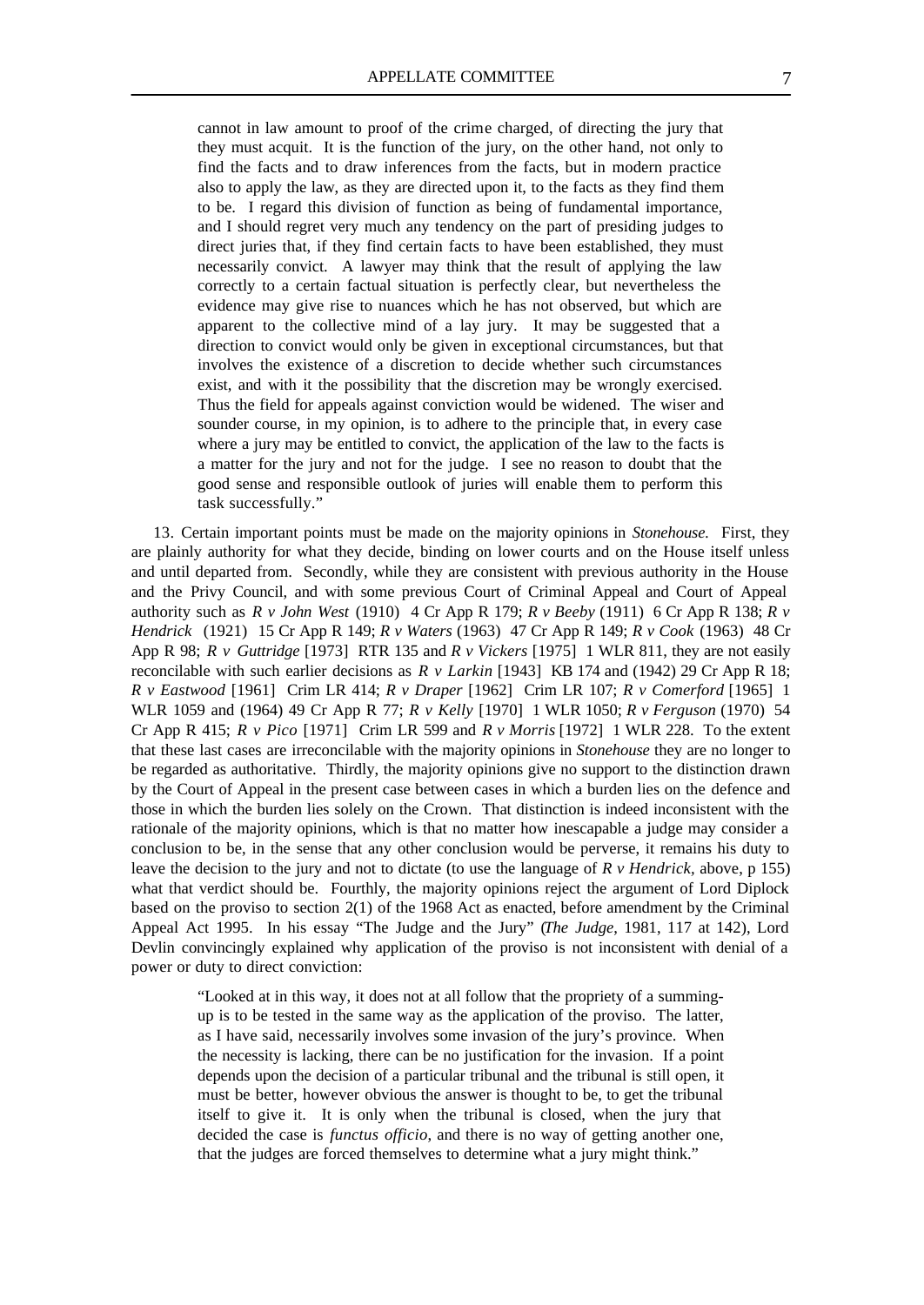14. The majority opinions of the House in *Stonehouse* have been faithfully followed in such later decisions as *R v Thompson* [1984] 1 WLR 962, *R v Challinor* (1984) 80 Cr App R 253, *R v Gordon (Note)* (1987) 92 Cr App R 50, *R v Gent* (1989) 89 Cr App R 247; and *R v Kelleher* [2003] EWCA Crim 3525, the last of these cases being heard and decided by the Court of Appeal very shortly before the judgment now under appeal and containing, in the judgment of Mantell LJ, a very lucid and accurate exposition of the law. *R v Hill and Hall* (1988) 89 Cr App R 74 is not easy to reconcile with the majority opinions. If in those cases there was in truth *no* evidence of lawful excuse which the jury could be asked to consider, the trial judges were entitled to withdraw that issue from the jury. But the relevant conclusion appears to have been (p 77)

"that the causative relationship between the acts which [the defendant] intended to perform and the alleged protection was so tenuous, so nebulous, that the acts could not be said to be done to protect viewed objectively."

Like the issue of proximity in *Stonehouse*, this was a question to be left to the jury, however predictable the outcome might reasonably be thought to be. In any event, the juries should not have been directed to convict, as they evidently were (p 81).

15. In contending for the limited exceptions specified in para 2 above, Mr Perry was able to rely on the powerful support of Lord Justice Auld (*Review of the Criminal Courts of England and Wales*: Report, 2001, paras 99-108, pp 173-176), and on a formidable body of academic literature including Professor Glanville Williams, *The Proof of Guilt*, 3rd ed, (1963), pp 261-262, Professor Griew [1972] Crim LR 204 and [1989] Crim LR 768 and Professor McConville [1973] Crim LR 164. He drew attention to the question posed by Professor Glanville Williams (*op. cit,*, p 262):

"If we really wish juries to give untrue verdicts, why do we require them to be sworn?"

Mr Perry advanced a number of reasons why the power of juries to return untrue or perverse verdicts of not guilty should be constrained to the limited extent which he contended for. This, he said, involved no objectionable erosion of the jury's role. It would not undermine public confidence in the jury, but would instead enhance it, by eliminating the risk of obviously unjust acquittals where the victim of the crime was for any reason the subject of public hostility, perhaps on grounds of race, ethnic origin, religion or sexual propensity. Denial of the right to direct conviction might, indeed, encourage prosecutors to frame charges not offering the option of jury trial, or encourage the legislature to provide that new offences should be triable only summarily for fear that juries might not convict. It was for Parliament to enact the law, and not for juries to resist the enforcement of laws duly enacted. There was no need to provide a safeguard against judicial tyranny.

16. The answer to Professor Glanville Williams' question is of course that we wish juries to give true and not untrue verdicts, and that is why we require them to be sworn. It is obviously true, as Professor Glanville Williams went on to point out, that in some countries a jury system has proved to be inoperable. But in England and Wales it has been possible to assume, in the light of experience and with a large measure of confidence, that jurors will almost invariably approach their important task with a degree of conscientiousness commensurate with what is at stake and a ready willingness to do their best to follow the trial judge's directions. If there were to be a significant problem, no doubt the role of the jury would call for legislative scrutiny. As it is, however, the acquittals of such high profile defendants as *Ponting*, *Randle* and *Pottle* have been quite as much welcomed as resented by the public, which over many centuries has adhered tenaciously to its historic choice that decisions on the guilt of defendants charged with serious crime should rest with a jury of lay people, randomly selected, and not with professional judges. That the last word should rest with the jury remains, as Sir Patrick Devlin, writing in 1956, said (Hamlyn Lectures, pp 160, 162),

"an insurance that the criminal law will conform to the ordinary man's idea of what is fair and just. If it does not, the jury will not be a party to its enforcement …. The executive knows that in dealing with the liberty of the